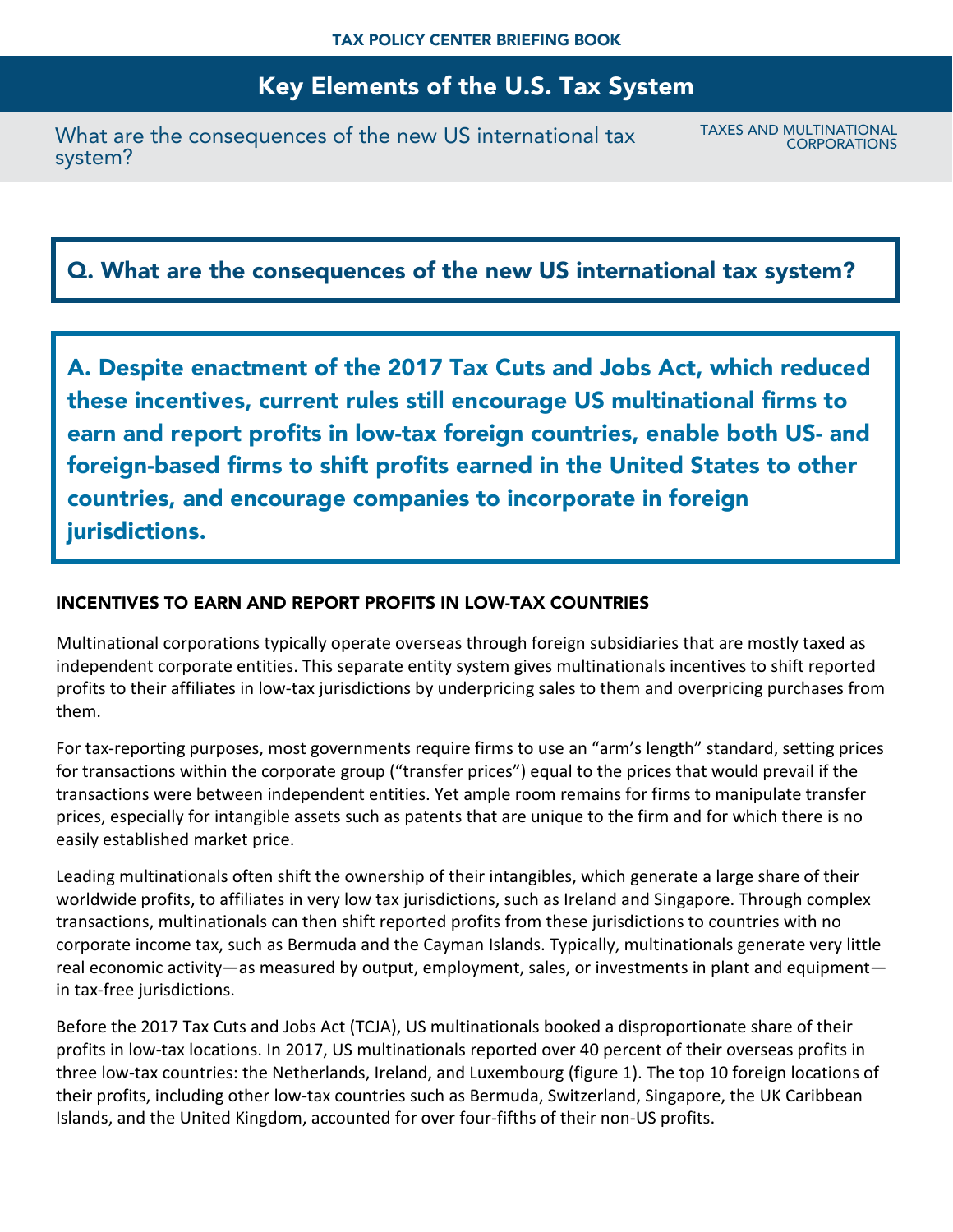### What are the consequences of the new US international tax system?

TAXES AND MULTINATIONAL **CORPORATIONS** 

#### **FIGURE 1**

## Top 10 Countries for Non-US Profits of US Multinationals

Net income as a share of total, 2017





Source: Bureau of Economic Analysis. U.S. Direct Investment Abroad (USDIA), Activities of U.S. Multinational Enterprises (MNEs), "Selected Data for Foreign Affiliates in All Countries in Which Investment Was Reported, 2017." February 2020.

Despite evidence that firms shift the location of real economic activity in response to tax-rate differences among countries, a substantial share of US multinationals' real activity remains in high-tax countries. These are mostly large economies with close ties to the United States (figure 2). Before TCJA, the effective corporate tax rates on new investments in such countries was slightly lower than the US rate.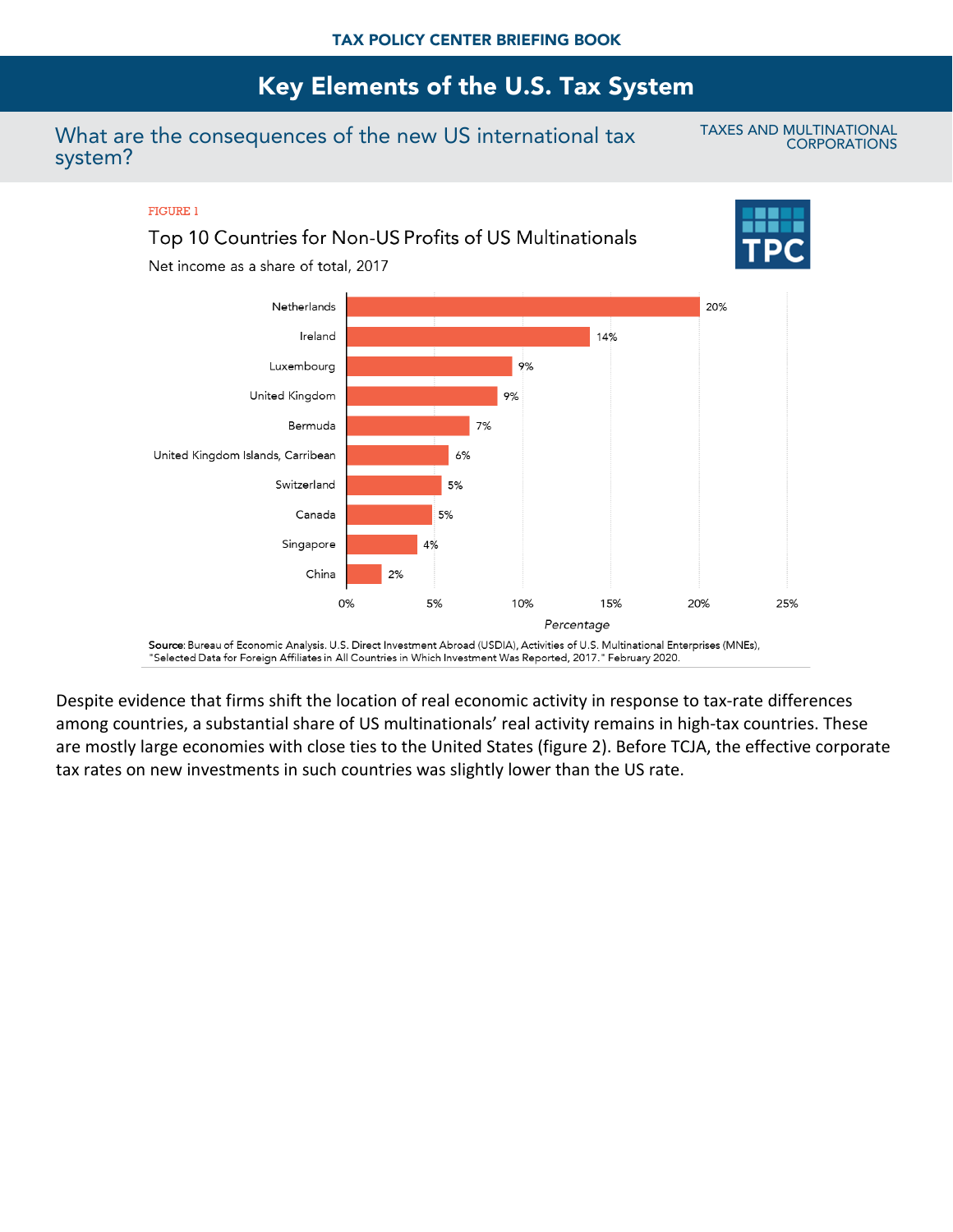### What are the consequences of the new US international tax system?

TAXES AND MULTINATIONAL **CORPORATIONS** 

#### **FIGURE 2**

### Top 10 Countries for Non-US Employment of US Multinationals

Employment as a share of total, 2017





Source: Bureau of Economic Analysis. U.S. Direct Investment Abroad (USDIA), Activities of U.S. Multinational Enterprises (MNEs), "Selected Data for Foreign Affiliates in All Countries in Which Investment Was Reported, 2017." February 2020.

The TCJA substantially reduced, but did not eliminate, the incentive for US corporations to shift profits to tax havens. It did this by introducing a new minimum tax on Global Low Tax Intangible Income (GILTI) at 10.5 percent beginning in 2018, increasing to 13.125 percent in 2026. The GILTI rate remains below the 21 percent US corporate rate and the rate in other countries in the G7 (which ranges from 19 percent in the United Kingdom to 34 percent in France). The TCJA also reduced incentives for US companies to hold intangible assets in low-tax foreign countries by providing a special rate (13.125 percent beginning in 2018 and 16.406 percent beginning in 2026) for export income from intangible assets held in the United States (Foreign Derived Intangible Income).

How the TCJA affects the location of reported profits and real activities of US multinationals overseas will not be known for several years. However, we can expect that over time US companies will report lower shares of their profits in low-tax countries with little economic activity.

### INCENTIVES TO INCORPORATE OVERSEAS

The United States bases its definition of corporate residence on place of incorporation. This definition need not be consistent with where a company's production and employment is located, where its sales take place, where its shareholders reside, or even where its top managers live.

For some firms, the tax benefits of foreign residence, combined with the lack of economic substance to the residence definition, have led them to shift the formal incorporation of their parent companies overseas. This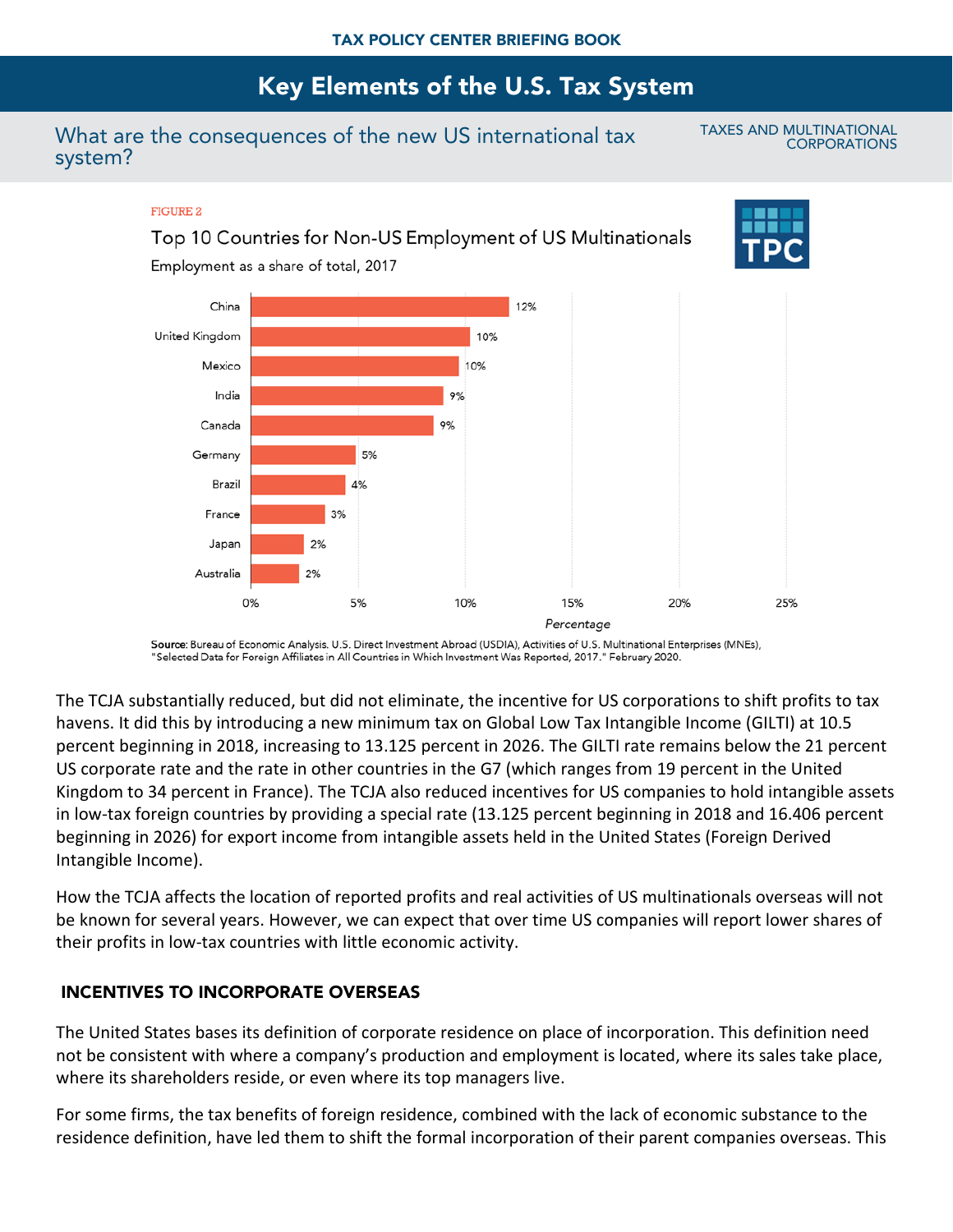### What are the consequences of the new US international tax system?

TAXES AND MULTINATIONAL **CORPORATIONS** 

type of transaction ("inversion") can often be accomplished without changing the location of any real business activities.

Over the years, Congress has enacted rules to limit inversions. A company can still "redomicile," though, by merging with a foreign-based company under certain conditions, including that the original foreign company contribute at least 20 percent of the shares of the new merged company if other conditions are not met. The TCJA added new provisions to penalize new inversions. In exchange for the TCJA eliminating the tax on repatriated dividends, it imposes a 35 percent transition tax on overseas assets that newly inverted firms held before the TCJA. Other US companies with foreign assets pay a comparable transition tax at 15.5 percent for cash and 8 percent for other assets. The TCJA also introduced other penalties on newly inverted firms, including a provision that makes dividends to shareholders taxable as ordinary income instead of at the preferred rates generally applied to qualified dividends and long-term capital gains.

The current US system still provides benefits for some multinational corporations to establish their parent company's residence outside the United States, although this incentive is smaller at the new reduced corporate tax rate. The United States now imposes GILTI on the intangible profits US-resident corporations earn in low-tax countries, while our major trading partners have so-called territorial systems that exempt active foreign-source profits. In addition, rules for US controlled foreign corporations limit US-based multinationals' ability to use debt-equity swaps and other earnings-stripping techniques to shift reported income out of the United States. But the United States is unable to apply its controlled foreign corporation rules to foreign-resident multinationals.

The US Department of the Treasury (2016), however, has recently issued new regulations to deter earnings stripping through interest payments to foreign-related parties and the Base Erosion and Anti-abuse Tax (BEAT), enacted as part of TCJA, imposes a minimum tax on a base that disallows deductions for certain payments, including interest, to foreign-related parties. Both Treasury regulations and BEAT aim to limit foreign-resident multinationals' ability to shift profits out of their US affiliates, although BEAT also affects USresident companies.

A corporation's formal residence may be losing significance in an increasingly global economy where capital flows freely and a firm's research and development, production, and sales are often spread worldwide. The location of a multinational firm's investment, jobs, research and development, and tax revenue matter more than the site of its parent company. Corporate residence, however, does have some effect on US tax revenues and arguably may matter for research and development and other high-value activities often associated with a company's headquarters.

*Updated May 2020*

#### Data Sources

Bureau of Economic Analysis. ["Operations of US Parent Companies and their Foreign Affiliates, 1981–2013."](http://www.bea.gov/scb/account_articles/international/iidguide.htm#page12)

———. *[US Direct Investment Abroad \(USDIA\), Activities of US Multinational Enterprises \(MNEs\)](https://www.bea.gov/international/di1usdop)*. "All Foreign Affiliates: Selected Data by Country," 2017.